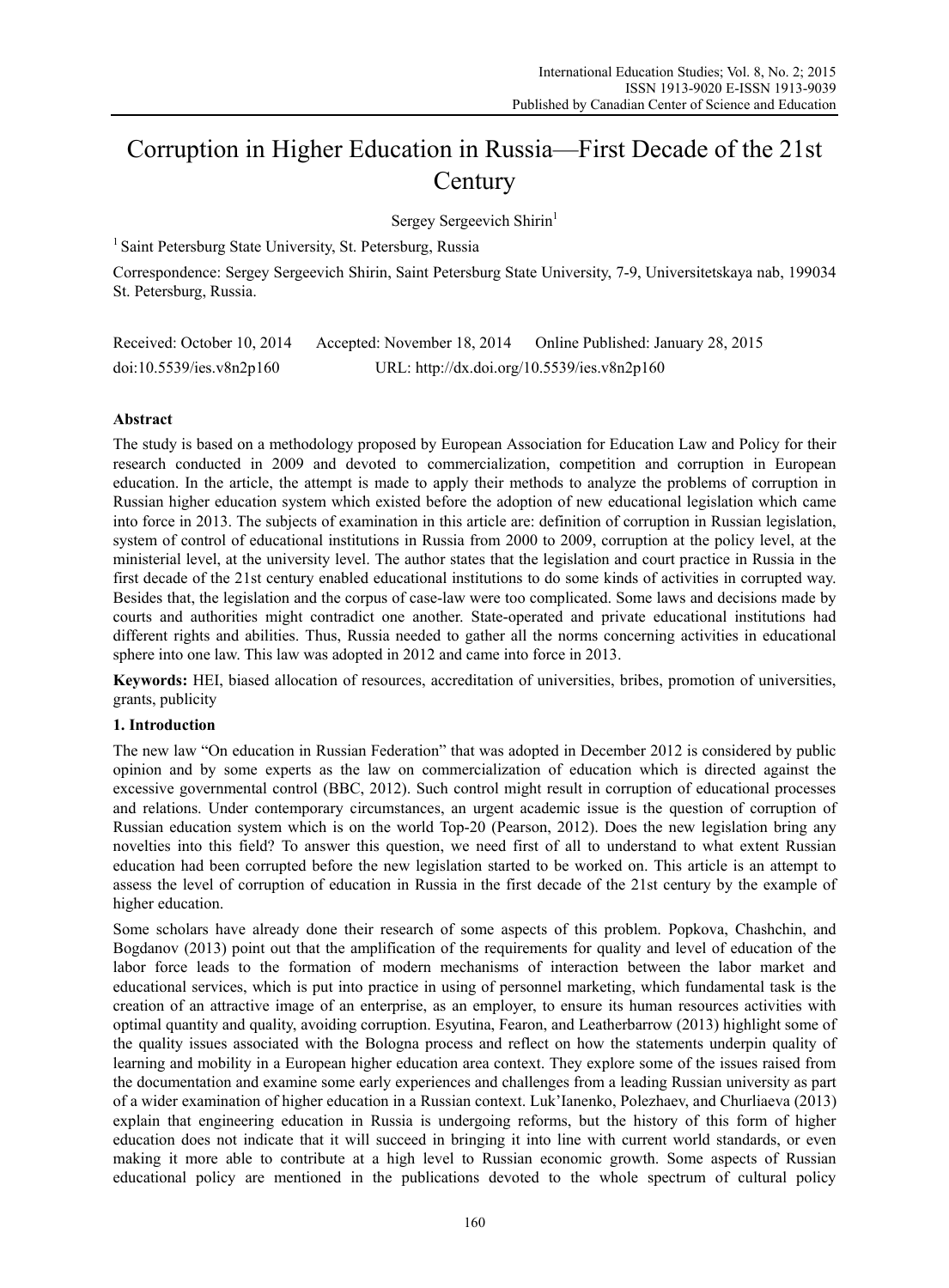(Codagnone & Filippov, 2000) or to foreign cultural policy (Meshcheryakov, 2014) of Russia. But there are almost no works specially devoted to the issue of corruption of Russian higher education yet, except the studies of the social control of corruption (Borisova, 2014; Osipian, 2014; Luk'yanova, 2012). Academic discourse provides us with no specific conclusions about the extent of corruption of education in Russia under the circumstances of the former educational legislation.

## **2. Method**

Among the academic literature devoted to the topic of corruption in education, one can find some works devoted to the assessment of the level of corruption in some other countries during that period of time (Wang et al., 2011; Greaves & Scicluna, 2010; Rukhadze, 2010). Many of them are based on methodology proposed by the European Association of Education Law and Policy (ELA). Before its annual conference in 2009, this association sent out a questionnaire concerning different aspects of corruption of education to interested people in European countries (ELA, 2009). The answers helped some academics who were members of the association to make their conclusions relevant for different European countries. Russia was not in that list. Here we make an attempt to answer the questions put by ELA meaning Russia as the object of research.

The substantive hypothesis for this article is an assumption that an excessive governmental control over higher education in Russia in 2000-2010 might result in corruption of educational system, processes and relations.

The method of assessment proposed by ELA is based on the following main concepts and variables: definition of corruption in the national legislation, levels of educational system where corruption occurs, benefits that are available for staff in case of corruption, corrupted actors of decision making process in educational institutions, case law, public and media awareness on corruption, Codes of Conduct regarding corruption, external and internal supervision processes, independent institutions (ombudsman and others) and their reports on corruption in education, the percentage of public and private money, autonomy of the universities in administering the budgets, rich and poor universities in the country. Survey of these concepts and variables helps to maintain a systematic and objective interpretation of the corruption of higher education in a specific country.

The first part of this research, which concerned the issues of commercialization of education in Russia in the first decade of the 21st century, was published in 2013 (Shirin, 2013).

### **3. Results**

### *3.1 Legal Definition of Corruption*

ELA's method begins with the definitions of corruption. Here we define the notion of corruption as the disposal by an official of any resources that do not belong to him or her or of the authoritative (managerial) power and rights entrusted to him or her for personal gain at the expense of the legitimate interests of other persons, of society or state.

The legal definition of the term corruption used in Russia is stated by the Federal Law number 273-FZ from December 25, 2008 "On Combating Corruption". It gives the following definition:

### "Corruption:

a) abuse of power, bribery, receiving bribes, commercial bribery or other unlawful use of an individual's official position against the legitimate interests of society and state in order to obtain benefits in the form of money, property or other assets or services of material nature, other property rights for themselves or for third parties or illegal provision of such benefits to that individual by other persons;

b) perpetration of acts mentioned in subparagraph "a" of this paragraph, on behalf of or for the benefit of a legal entity".

### *3.2 Where Corruption Occurs in Education*

Corruption at the level of public policy might occur during competitive funding, or during state accreditation of educational institutions. However, there were actually no confirmed cases of corruption in the sphere of competitive financing of education in Russia. The only thing that can be said is that occasionally the large public foundations funding educational institution research projects on a competitive basis, were accused of using a commission of eminent scientists to distribute funds that had a circle of scientist acquaintances that were in need of cash infusions. And that here, personal interests prevailed over the interests of science and education in order not to offend an acquaintance. Actually, grants given by RFBR and RFH (two largest academic foundations), by the President and the Government rarely reached the periphery, settling in the capital. This might be caused by the aforementioned personal interests. However, none of these commissions had been found guilty of corruption.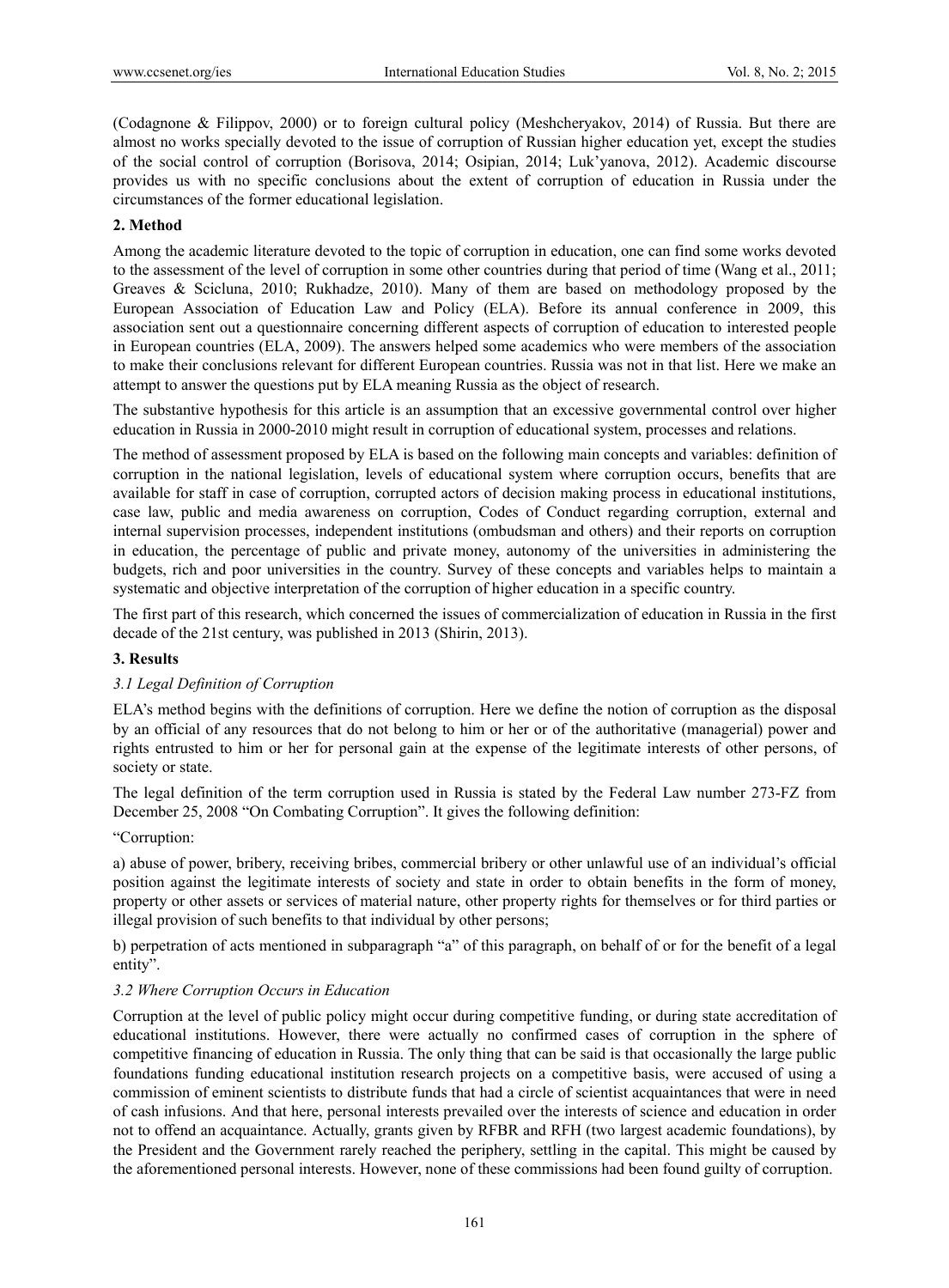In order for a higher school graduate to be considered an expert with higher vocational education (and, hence, be able to take up a number of posts or to get a raise in salary while working at public enterprises), the higher school should give them a higher education diploma that strictly adhered to the state sample. Non-state universities must pass state accreditation to be entitled to issue such certificates. This system might stimulate the corruption.

At the ministerial level (e.g. corruption by administrators, public officials and politicians, accreditation of universities), the increasing number of private educational institutions was accompanied by a sharp intensification of the activities of the administrative apparatus of state university licensing and accreditation. There had been some proceedings initiated by universities against Federal Service officials for Supervision in Education and Science suspected of the extortion of bribes for accreditation. (This Service issued accreditation certificates.) However, it should be noted that practically none of these proceedings resulted in an indictment. Thus, there were no confirmed cases of corruption at the ministerial level.

At the university level, there might be several ways of corruption:

- personnel (secure opportunities or avoid punishment through petty bribes, others, corruption in teacher recruitment and promotion and tenure lowers the quality of public teaching, admissions (parents may pay bribes to ensure their children's school access), graduation (parents may pay bribes to ensure their children's good grades and graduation), private tutoring),
- allocation of resources (to research: public research commissions, private research commissions, internal research commissions),
- publication of results,
- conference participation (conference grants),
- other.

Corruption ranges from bribes in order to be admitted to HEI and to receive good and excellent marks on examinations, to fraudulent schemes of receiving and using budget money, to bribes for the distribution of money allocated for construction and repair (McCarthy & Puffer, 2013; Wheelock et al., 2011).

Corruption with regards to decisions about the publication of academic works was in Russia between 2000 and 2010 possible because the demand for publishing services exceeded the supply (the number of academic theses, according to the State Library of Russia, increased from year to year, and one had to publish a certain number of articles on the main findings of one's dissertation research in order to get the dissertation accepted to defense). Also, degree seekers were allowed to publish their findings for fees. However, beginning September 1, 2009, The Criteria for Inclusion in the List of Leading Peer-Reviewed Academic Journals and Periodicals in which Major Results of Doctoral and Candidate Dissertations Should be Published, required applicants' manuscripts publication to be unpaid. Thus, this charge because of increasing demand might go to the shadowy financial realm.

### *3.3 Benefits Available for Staff in Case of Corruption*

In the Federal Law number 273-FZ from December 25, 2008 "On Combating Corruption," corruption is defined as illegal use of official credentials against the legitimate interests of society and state in order to receive benefits only in money, property or other assets or services of material nature as well as other property rights. Therefore, situations in which, for example, a teacher gives an excellent grade to a rector's son, and the rector in response promotes the teacher to various conferences, lobbies for the publication of the teacher's academic papers, etc., as well as situations in which a rector of a university appoints one provost at the insistence of someone from the Ministry, and the Ministry in response includes the university's journal in the List of Leading Peer-Reviewed Academic Journals and Periodicals, in which Major Results of Doctoral and Candidate Dissertations Should be Published, may not even be recognized as corruption in Russian legal system. So, the question in this wording can be answered unequivocally: the benefits of corruption can be financial only (money and grants – yes, promotion and publicity – no).

However, the Moscow Commission Against Corruption (Regional Office of All-Russia Public Organization) distributed information about cases in which the object of interest could be not material benefits but power resources in a university.

### *3.4 Ways of Struggle against Corruption*

From May to September, 2009, the Department of Economic Security of the Ministry of Internal Affairs of Russia monitored the educational system, looking for violations in the sphere of education, especially for the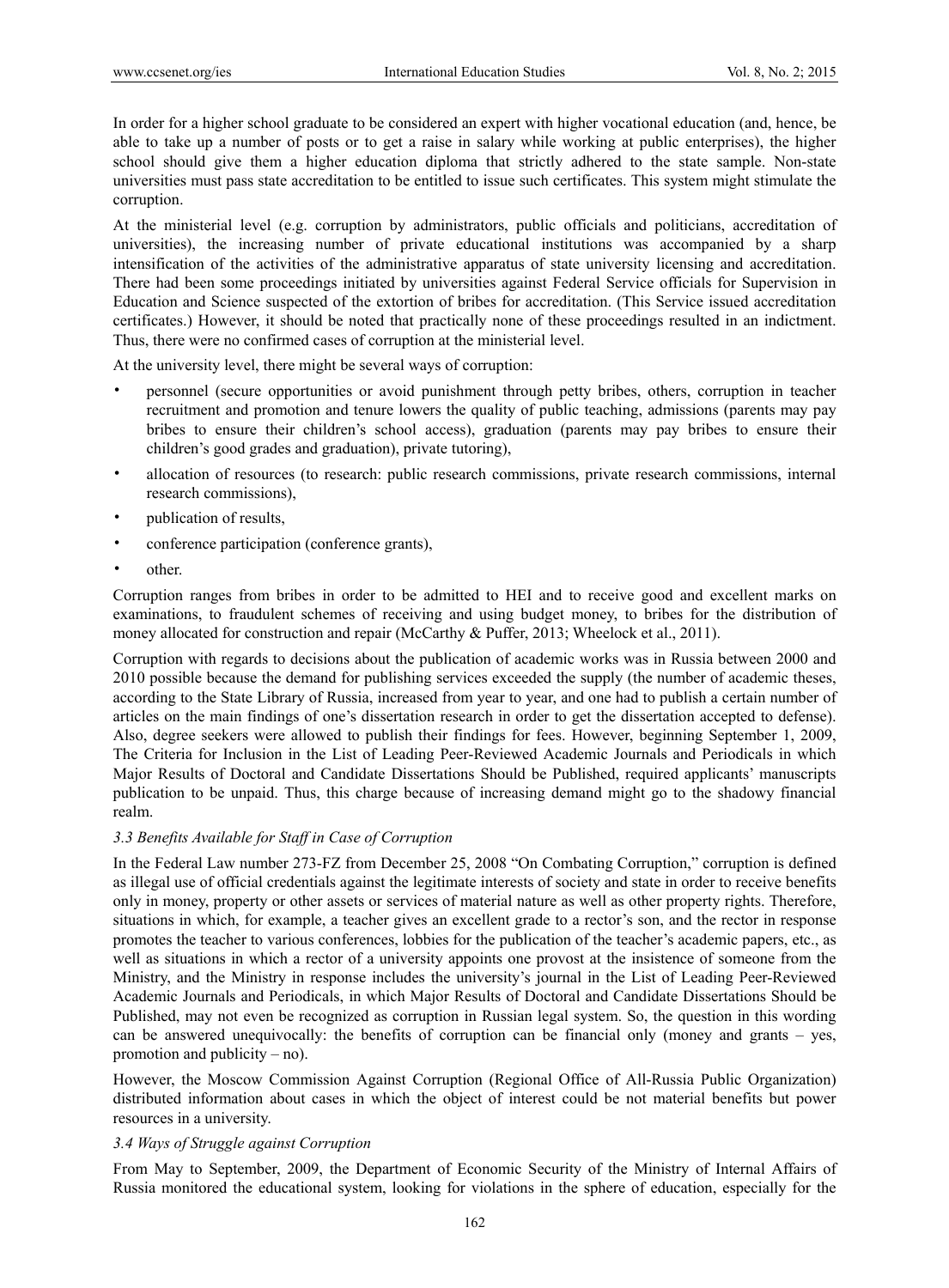embezzlement of budgetary funds and for corruption. On the 15th of October the results of the monitoring were published. In all, the Ministry of Internal Affairs recorded 3117 crimes, including cases of bribery. In addition to bribery, 1343 instances of forgery, more than 300 instances of abuse of power, 74 instances of overstepping of commissions and 33 of misuse of budget funds were revealed.

The scope of bribery has increased significantly in the first decade of 21st century. A similar operation was carried out exactly one year before, and then for the same period the Ministry of Internal Affairs has recorded 90% fewer instances of bribery.

The material damage of reported crimes totaled 155.8 million rubles (about 35 million euro). The amount of bribes totaled 22.6 million rubles (about half a million euro). By carefully analyzing these figures, one can deduce that 928 people have taken bribes from May till September. Of these, 495 worked in secondary education, 265 in universities, and 33–in law schools.

In all crimes, criminal cases were opened. Some of them returned guilty verdicts.

Public opinion polls (in particular, Russian survey of 9002 households conducted by the Public Opinion Foundation from 24 November to 8 December 2008, dedicated to education and spending on education, as well as the all-Russia sociological research «Combating Corruption in the Vital Areas of Activities of the State» conducted by the Center for Regional Studies of Institute of Sociology of Russian Academy of Sciences in 2007, and others) show that the public was well-informed about the corruption in the education system. Most Russians, in one way or another, had enough personal experience to judge the corruption in this area. Most Russians were of the opinion that corruption in this sphere was very high. Sometimes it was based on indirect experience (experience of relatives, friends and acquaintances).

Most Russians agreed that corruption was systematic (institutionalized) in Russia. The source of their awareness of the corruption of modern education system was their personal experience, the experience of their friends, acquaintances or relatives, as well as information published in the media. That was not surprising, seeing as the number of publications on corruption was growing yearly.

However, citizens' awareness did not contribute to solving the problem of corruption. On the contrary, the opinion of the total corruption of educators and education administration provoked corrupting behavior by the consumers of educational services. The conviction that the full realization of the constitutional right to education was not possible without paying bribes encouraged education recipients to pay bribes. According to the 2008 survey, the main initiators of gifts to educators, in the opinion of Russians, are pupils' parents and parents' committees.

Code of conduct regarding corruption existed as a bill (introduced to the State Duma by a group of deputies on March 7, 2002) and dealt only with government personnel. A similar document that had legal standing (in contrast to the above mentioned bill) was the Presidential Decree «On Approval of the General Principles of Official Conduct of Government Personnel» signed on August 12, 2002. It also applied to government personnel only.

In education, codes of conduct might be written and enacted in individual educational institutions or at the level of professional communities of some municipalities. However, such codes primarily concerned the rules relating to competition, not corruption.

The criminal code did not directly mention educational corruption. However, acts of corruption in education were crimes under Chapter 30 of the Criminal Code, "Crimes against the state, against the interests of public service and service in local government". This chapter contained the articles "Abuse of authority", "Misappropriation of budgetary funds", "Misappropriation of funds of state budget funds", "Exceeding the authority", "Bribe-taking", "Bribery", "Forgery". In addition, corruption in education might be a crime under Chapter 23 of the Criminal Code, "Crimes against the interests of service in commercial and other organizations." This chapter contained the articles "Abuse of authority" and "Commercial bribery".

The institutional framework for combating corruption in Russia was established by Article 5 of the Federal Law number 273-FZ from December 25, 2008, "On Combating Corruption":

In order to coordinate the activities of federal executive bodies, executive authorities of subjects of federation and local authorities in the sphere of implementation of public policies to counter corruption, bodies might be formed in accordance with a decision by the President of Russia. These bodies were composed of representatives of federal bodies of state power, bodies of state power of subjects of federation and others. The decisions from the committees that coordinate activities in combating corruption were to be enforced by drafts of decrees, orders and instructions from the President of Russia, draft regulations, orders and instructions from the RF Government.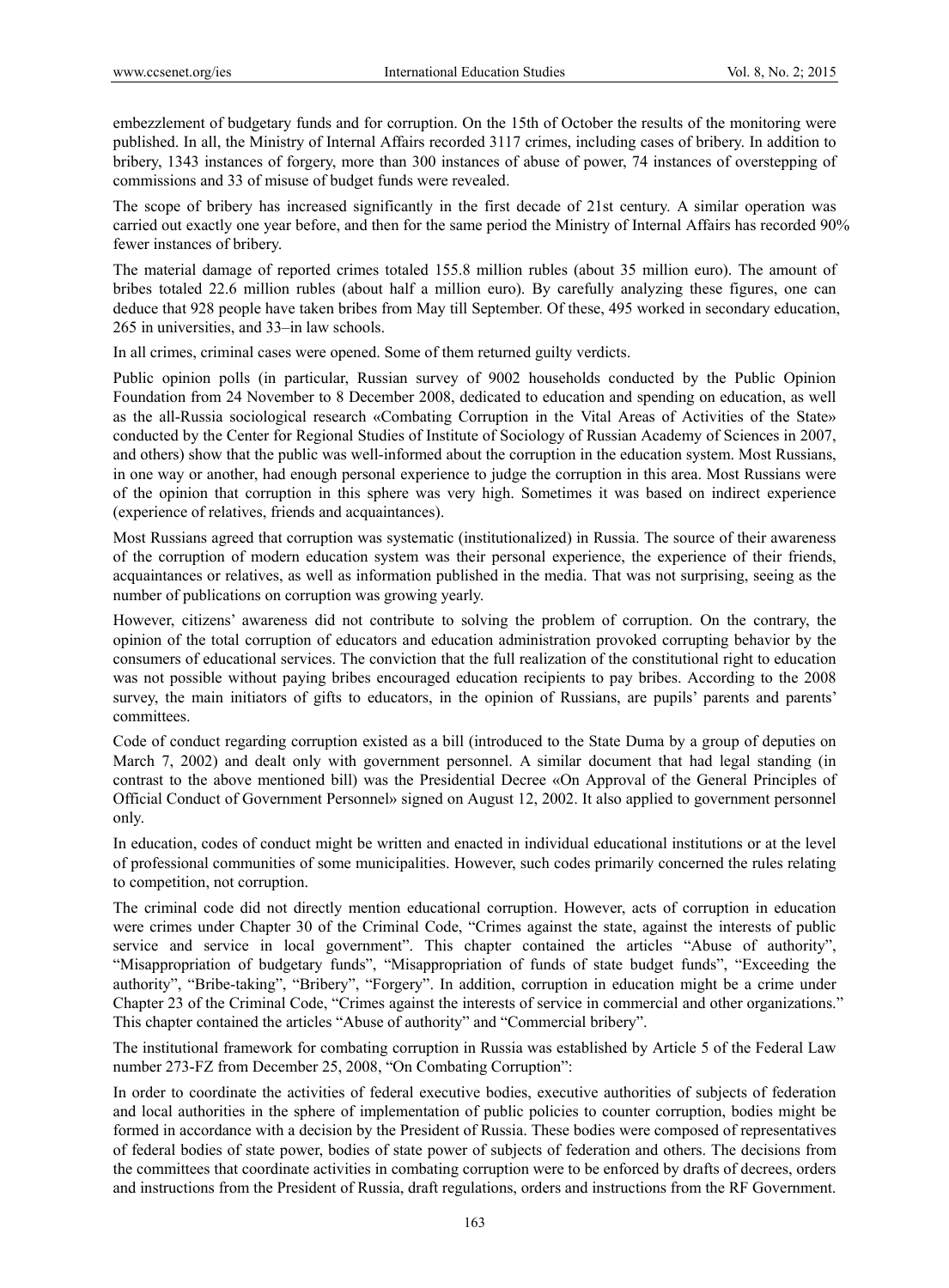These drafts were submitted for consideration to the RF President or the RF Government in due course. Acts (i.e. joint acts) of the federal bodies of state power and bodies of state power of subjects of federation might be published if the representatives of these bodies were members of respective bodies which coordinated activities in the field of countering corruption. Upon receipt of any data on corruption offenses, the bodies of anti-corruption activities coordination passed them to relevant state bodies authorized to check such data and make respective decisions in a manner prescribed by law.

Thus, the existence of a special body was authorized by law. In practice, there was a Presidential Anti-Corruption Council. This was an advisory council created by Presidential Decree number 815 dated May 19, 2008 "On measures to combat corruption." The chairperson of the Council was the President of Russia. The main tasks of the Council were:

- preparation of proposals for the President on the formulation and implementation of public policies for combating corruption;
- coordination of the activities of federal executive bodies, executive authorities of the subjects of federation and local authorities of municipalities in the sphere of implementation of state policy on combating corruption;
- monitoring the implementation of activities under the National Anti-Corruption Plan.

Internal anti-corruption bodies of HEIs, as a rule, were not created.

The post of Commissioner for Human Rights (ombudsman) was established by the Constitution of Russia, 1993. Item "d" of Part 1 of Article 103 of the Constitution related the appointment and dismissal of the Commissioner to the jurisdiction of the State Duma. The Commissioner acted in accordance with federal constitutional law. This law was adopted by the State Duma on December 25, 1996.

The position of Commissioner for Human Rights was established in Russia in order to guarantee public protection of the rights and freedoms of citizens, their observance and respect by public bodies, municipal authorities and civil servants. The Commissioner's activities complemented existing means of protection of rights and freedoms of citizens, did not cancel the competence of state bodies of protection and restoration of violated rights and freedoms and did not entail a reconsideration of their competence.

However, the struggle against corruption was missing from the list of main activities of the ombudsman.

There were commissioners for Human Rights in the subjects of federation, too. The same position might be introduced in educational institutions. In addition, on September 1, 2009 the President established the position of ombudsman for children under the President of Russia. His or her powers were wide enough. The Ombudsman, in particular, might receive any materials and obtain necessary decisions from all organizations in the country for the protection of children rights, and also had the right to examine all bills. Similar positions existed in several regions of Russia.

There were no regular reports on corruption in education. Data of large-scale monitoring were published from time to time (such as the audit conducted by Department of Economic Security of the Ministry of Internal Affairs of Russia from May till September, 2009), but these observations were not regular occurrences.

University admissions were, to some extent, centralized. Each university had its own entrance commission, but the entrance test was administered centrally. The results of the Unified State Examination (USE) had the same status as the results of final examinations in schools and entrance examinations in universities and could be recognized as such. For this examination, the same type tasks and common methods for assessing the quality of performance are used across all of Russia's territory. Since 2009, USE became the only form of final exams at school and the basic form of the entrance exams. There was also the possibility of retaking the USE in subsequent years.

There were some commissions which were formally independent from the universities. Final qualifying exams for students were conducted by the State Examination Commission, whose chairman was not allowed to be an employee of the university. The decision to award bachelor's and master's degrees should be made by the State Examination Commission, whose chairman also was not allowed to be a person who works in the higher education institution that prepared the bachelor or master candidate.

Typically, the protocols of such commissions were not published, but neither were they secret. Access to them might be provided upon request.

Some universities were allowed to conduct extra examinations for admission. The lists of such universities and procedures of such examinations were adopted by the Government of Russia. In 2009, 24 universities were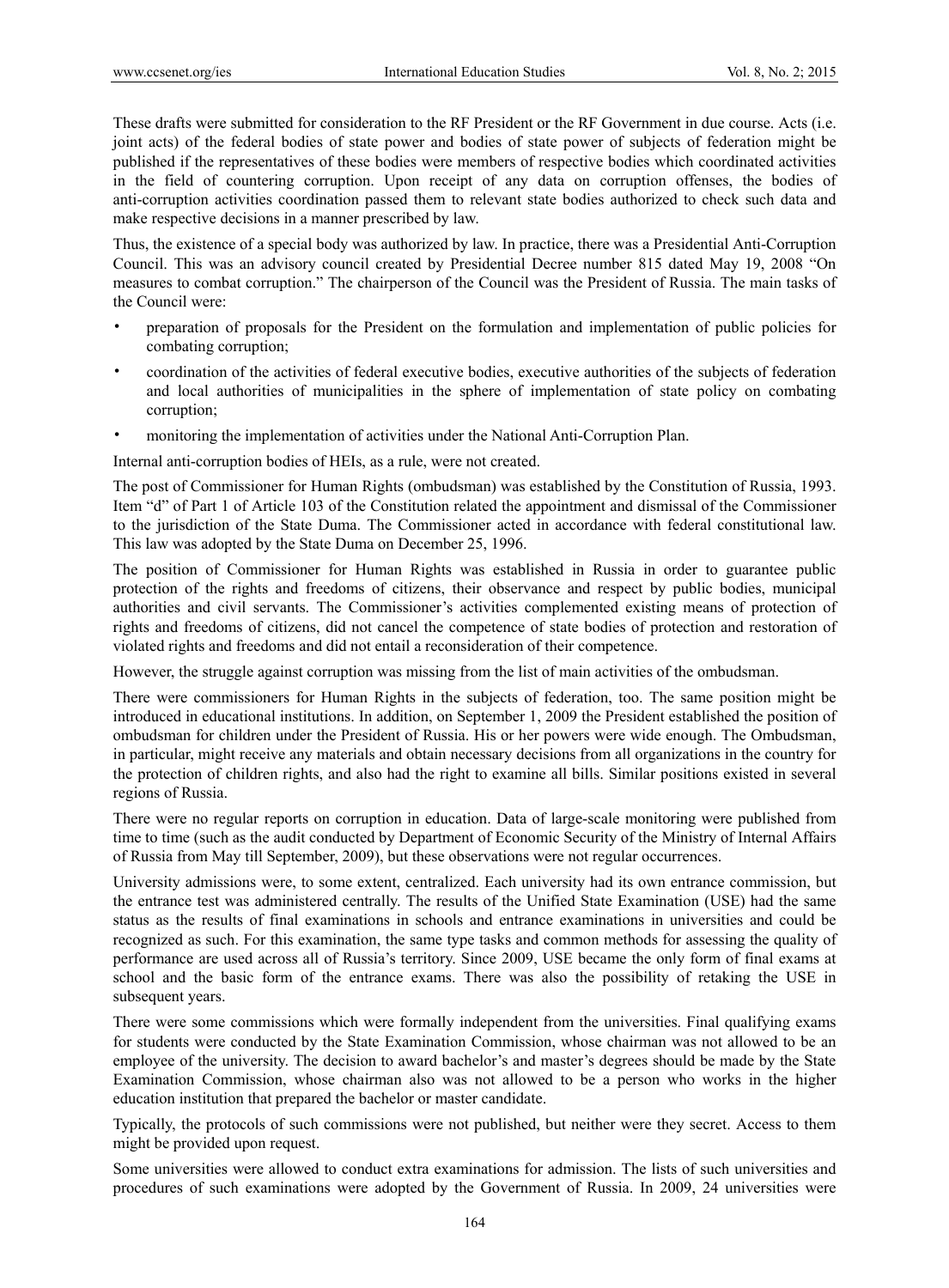entitled to set additional entrance exams on individual specialties. Not all of them invoked this right. For example, the School of International Relations of St. Petersburg State University did not set any additional entrance tests, although it had that right.

Typically, the statutes of universities contained the following standard wording: "The university is a legal entity, has separate property, may on its behalf, acquire economic and moral rights and obligations, as well as act as a plaintiff or defendant in court."

In Russia there were a significant number of precedents of proceedings to universities, including issues related to assessing the legality of any decisions (i.e. by the admission process or dismissal of students).

Of course, there were means of redress. Illegal decisions should be overturned and recognized as invalid. On July 22, 2008, the head of the Federal Service for Supervision in Education and Science said: "If the admission occurred in violation of the law, any student may be dismissed from the university at any stage of his or her education".

However, when in 2009 the Federal Service for Supervision in Education and Science rechecked all the exam works which received the highest grades for USE, the head of the service reported that a quarter of the works didn't meet such high grades, and the test results were sent to the Russian regional examination committees which were then free to decide whether they recognize these results or not.

A centralized system of public financing of education was familiar to Russians. Funds came from taxes, and educational services were provided to the public free of charge. However, in late 2000s, general secondary and vocational educations in particular had become highly paid. The greatest proportion of students in a fully free of charge basis was among the students of primary vocational education (87.7% in 2006, 88.1% in 2008). On the stage of primary education, about three quarters of students learned completely free, and among the students of secondary professional education this ratio was 57-59%. The smallest percentage of students studying free of charge was among university students: 57.2% in 2006 and 56,8% in 2008.

For instance, the total expenditure on education in 2005 from the consolidated budget of Russia equaled 801.8 billion rubles. In the 2005-2006 school year spending on education by households reached 405.5 billion rubles. This was about a half of state spending. Vocational education received 22.6 billion rubles more from enterprises. The total expenditure of all economic agents in the education system in the 2005-2006 school year was equal to 1,045.8 billion rubles. Thus the ratio of private educational expenditures amounted to little more than a third of all spending on it.

Budgetary funds in public universities were about half of the sum of all incomes. In secondary vocational education institutions, they amounted to two-thirds of all incomes. In the system of primary vocational education budgetary funds amounted to more than four-fifths of all incomes. Consequently, other sources of income had different "weight" in these structures. Paid education programs contributed significantly to secondary and higher vocational education: from 31 per cent of budgets of state universities to 81per cent in private universities, and from 19 to 81 per cent in technical schools. Other sources were less significant (Minimansurovich, 2014). In primary vocational education, commercial educational activities were only in third place. It was surpassed by production activities which brought an average of 6 per cent of income.

As a rule, the universities did not have lump sum budgets. The development of universities was mainly provided by their own extra-budgetary funds. For example, the federal universities should receive a total of 150 billion rubles (more than 3.5 billion Euros) in funding.

Public universities were not autonomous in administering the budget. Income obtained by educational institutions from extra-budgetary sources should be spent only in the statutory purposes: for the provision and development of the educational process. TIS budget assumed tight control over spending on the estimates. State universities must obtain the consent of the Treasury for any spending. Typically, universities had the right to disburse only such cash, property and other possessions that were received as gifts, donations or bequests, as well as in objects and possessions acquired by permitted activities which were recorded on a separate balance sheet.

Autonomous educational institutions were entitled to open accounts in credit institutions, while budgetary institutions could only have personal accounts in the Treasury, which greatly complicated the procedure of disbursement to pay for necessary goods, works and services. Income received by autonomous institutions was theirs to dispose of and might be used to achieve the purposes for which they were created.

Control over the activities of educational institutions with regards to the rendering of paid educational services was overseen by the Federal Antimonopoly Service, as well as public organizations. Control over law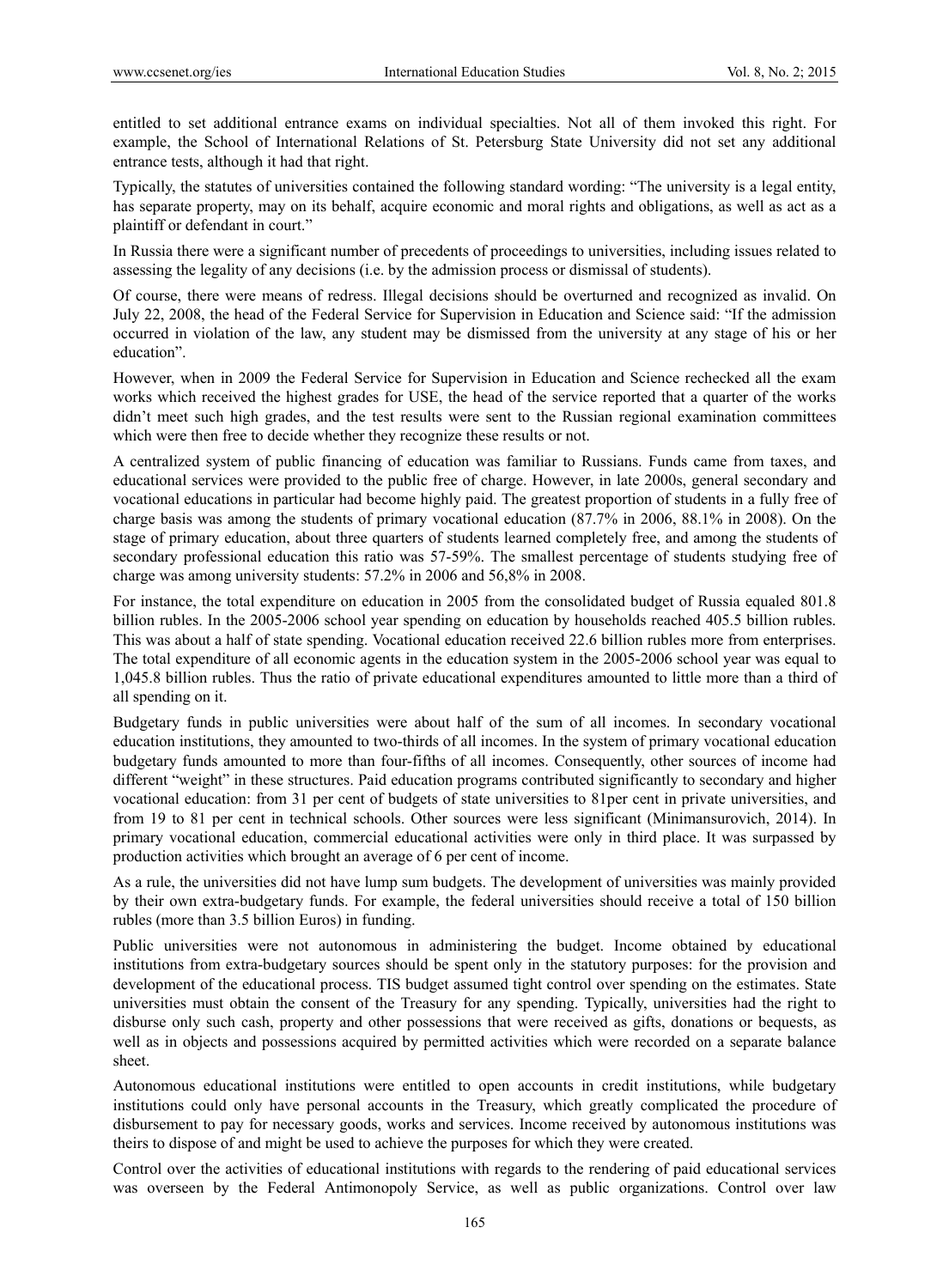compliance by educational institutions was overseen by prosecutors.

All the financial activities of universities, including student fees, were monitored by audit bodies of the Ministry of Finance of Russia and the Ministry of Education and Science of Russia. Control over the financial activities of universities that were subject to other ministries, was overseen by the financial authorities of the respective ministries. Control of non-state institutions was overseen by their founders.

Universities of all organizational and legal forms were controlled by the tax authorities as well. Public universities were also controlled by treasuries. The relationship between universities and students studying under the contract were determined by Civil Code, RF Law "On Education", Federal Law "On Higher and Postgraduate Professional Education", RF Law "On Protection of Consumer Rights", the terms of contracts, other legal acts adopted in accordance with the above mentioned laws.

Most public funding was being received by federal universities and national research universities (according to the National Project "Education"). Well-known universities whose brands were created in Soviet times might count at a higher level of extra-budgetary income (the more prestigious the university and the direction of training, the higher the cost of training). These two categories of universities could be considered as "rich". In general, the main body of little-known provincial universities (especially ones established for the last twenty years) was poor and strongly needed extra money.

### **4. Discussion**

Different social groups were willing to influence the decision making process in educational institutions by corruption. This situation was typical even for the Russian educational system of Soviet times (Sorokin, 2014). As we have discovered here, those groups were

- people entering the educational institutions and their parents, when they gave bribes for a positive decision on their admission,
- students, when they paid bribes for good grades,
- applicants for degrees, when they paid for "turnkey dissertations", for their defense in a "friendly dissertation council" and for a positive decision from the Higher Attestation Commission,
- employees of educational institutions, when they paid bribes for the distribution of resources within the institutions,
- service organizations and vendors, when they paid kickbacks for contracts on rendering of services and on supply of goods,
- applicants for posts in management of HEIs, when they paid bribes for appointment to the post,
- administrations of educational institutions, when they put pressure (using bribery and blackmail) on the subordinates who made decisions on all above mentioned issues,
- educational authorities, when they exerted pressure (using bribery and blackmail) on the administration of educational institutions to make decisions on all of the above mentioned and other issues.

The processes of making all significant decisions in the universities were usually regulated by legal acts of the Ministry of Education and Science (such as «The Rules of Admission to Universities» etc.) and by the regulations of universities themselves (university statute, statutes on structural subdivisions, the procedure of attestation, etc.) and of their departments. Such regulations were not secret (Burlutskaia, 2014).

But management in Russian universities was mainly hierarchical, bureaucratic. The level of participation of the central administration in decision-making was higher than that of the administration of departments. Decision-making was distributed among various administrative agents. Teachers and students did not actually participate in management. However, teachers were still able to participate indirectly, through the department chairs and academic councils.

### **5. Conclusion**

We can see that the legislation and court practice in Russia in the first decade of the 21st century enabled educational institutions to do some kinds of activities in corrupted way. Besides that, the legislation and the corpus of case-law were too complicated. Some laws and decisions made by courts and authorities might contradict one another. State-operated and private educational institutions had different rights and abilities. Thus, Russia needed to gather all the norms concerning activities in educational sphere into one law. This law was adopted in 2012 and came into force in 2013.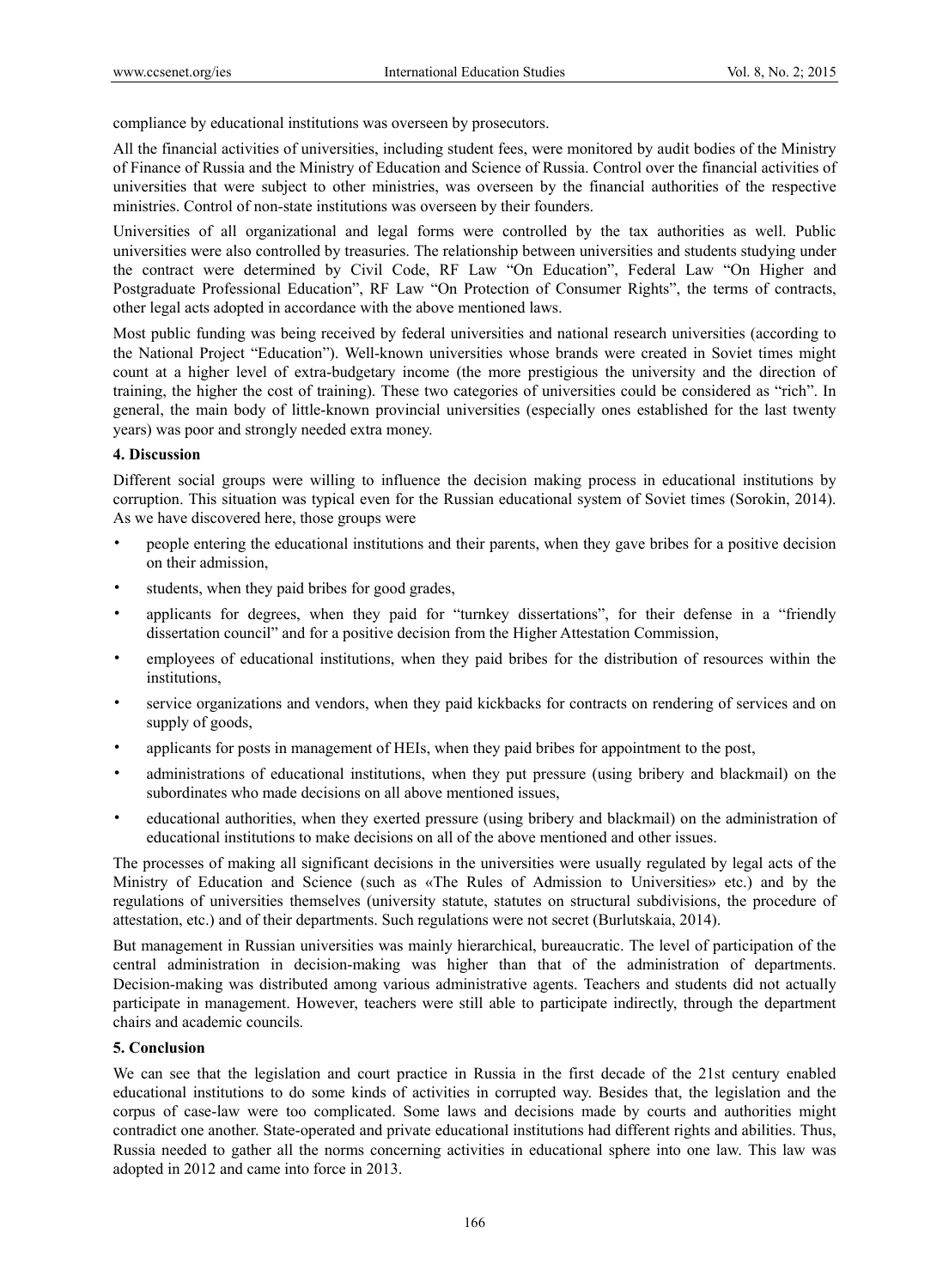To be effective in struggle against corruption, this law should solve following problems:

- at the policy level–biased allocation of resources,
- at the ministerial level–corruption by administrators, public officials and politicians, accreditation of universities,
- at the university level–issues with personnel (secure opportunities or avoid punishment through petty bribes, others, corruption in teacher recruitment and promotion and tenure lowers the quality of public teaching, admissions (parents paying bribes to ensure their children's school access), graduation (parents paying bribes to ensure their children's good grades and graduation), private tutoring), with allocation of resources (to research: public research commissions, private research commissions, internal research commissions), with publication of results, with conference participation (conference grants).

The question of effectiveness of new Russian educational legislation in solving these problems should be the topic for following research in this field.

#### **References**

- BBC. (2012). *Experts: law on education leads to commercialization*. Retrieved from http://bbc.co.uk/russian/ russia/2012/12/121218\_education\_law\_experts
- Borisova, E. (2014). An analysis of the mechanisms of the social control of corruption in the higher education system. *Russian Education and Society, 56*(4), 27-39. http://dx.doi.org/10.2753/RES1060-9393560402
- Burlutskaia, M. G. (2014). Higher education as a means of upward social mobility: The expectations of graduates and the realities of present-day society. *Russian Education and Society, 56*(4), 52-63. http://dx.doi.org/10.2753/RES1060-9393560404
- Codagnone, C., & Filippov, V. (2000). Equity, exit and national identity in a multinational federation: The 'multicultural constitutional patriotism' project in Russia. *Journal of Ethnic and Migration Studies, 26*(2), 263-288. http://dx.doi.org/10.1080/13691830050022802
- ELA. (2009). *ELA—Conference 2009*. Retrieved from http://www.lawandeducation.com/download.aspx?c =.ELA&n=70222&ct=66475&e=212366
- Esyutina, M., Fearon, C., & Leatherbarrow, N. (2013). The Bologna process in higher education: An exploratory case study in a Russian context. *Quality Assurance in Education, 21*(2), 145-161. http://dx.doi.org/10.1108/09684881311310683
- Greaves, R., & Scicluna, A. (2010). Commercialization and competition in the education services sector. *International Journal for Education Law and Policy, 6*(1-2), 13-26.
- Luk'Ianenko, M., Polezhaev, O., & Churliaeva, N. (2013). Engineering education in Russia in an era of changes. *Russian Education and Society, 55*(4), 58-71. http://dx.doi.org/10.2753/RES1060-9393550404
- Luk'yanova, E. (2012). Russian Educational Reform and the Introduction of the Unified State Exam. A View from the Provinces. *Europe-Asia Studies, 64*(10), 1893-1910. http://dx.doi.org/10.1080/09668136.2012.717361
- McCarthy, D. J., & Puffer, S. M. (2013). Business and management in Russia: A review of the post-Soviet literature and future research directions. *European Journal of International Management, 7*(1), 74-111. http://dx.doi.org/10.1504/EJIM.2013.052089
- Meshcheryakov, K. Y. (2014). Two Decades of Russia's Foreign Policy in Central Asia: Trends and Problems. *Middle-East Journal of Scientific Research, 21*(1), 63-65. http://dx.doi.org/10.5829/idosi.mejsr.2014.21.01.21228
- Minimansurovich, K. A. (2014). Processes of reforming teacher training in modern Russia (Experience of the Kazan Federal University). *American Journal of Applied Sciences, 11*(8), 1365-1368. http://dx.doi.org/10.3844/ajassp.2014.1365.1368
- Osipian, A. L. (2014). Will bribery and fraud converge? Comparative corruption in higher education in Russia and the USA. *Compare, 44*(2), 252-273. http://dx.doi.org/10.1080/03057925.2012.728374
- Pearson. (2012). *Index of cognitive skills and educational attainment*. Retrieved from http://thelearningcurve.pearson.com/index/index-ranking
- Popkova, E. G., Chashchin, V. V., & Bogdanov, D. V. (2013). Implementation of the concept of personnel marketing in modern Russia. *World Applied Sciences Journal, 22*(3), 389-395.